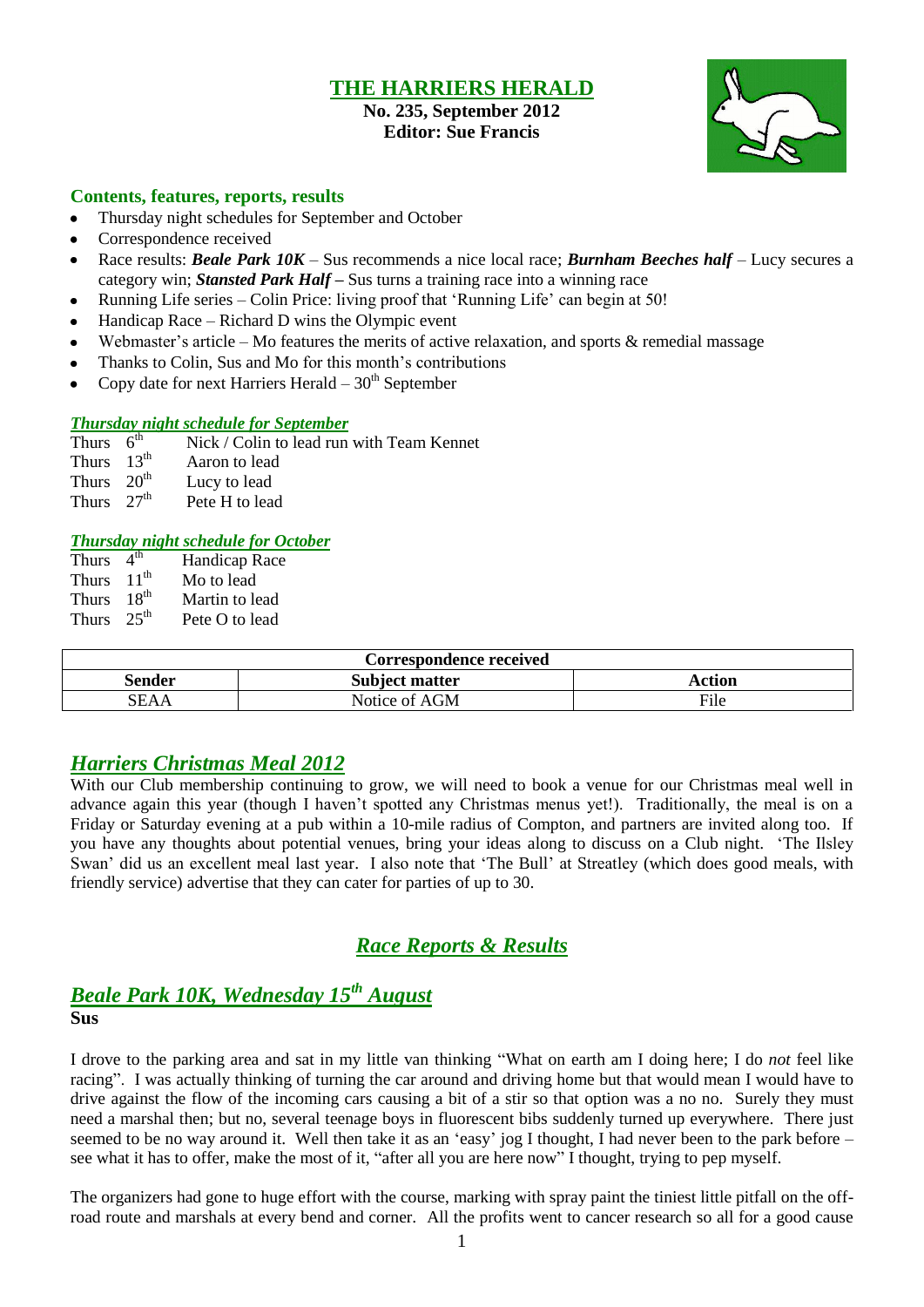and, despite my lack of enthusiastic approach, it is a very good race, so please don't let me keep you back from doing it next year – and if I know myself my name will be almost guaranteed be on that entry list again.

1<sup>st</sup> Man Jack Gregory, Reading AC 35:32 1 st Lady Sus 42:59 404 runners finished the race.

# *Burnham Beeches Half, 19th August*

Lucy collected the prize for first FV50 (1:46:08, 187<sup>th</sup> overall) while Martin finished 57<sup>th</sup> in 1:33:02.

# *Stansted Park, Rowlands Castle Half Marathon, 2nd September* **Sus**

This is a very small race with just over 100 runners. I do not understand why, as it is a very scenic and hilly trail, virtually all off-road, and starting from a Castle did not make it less appealing. At the start I stood next to a male runner, a good runner as far as I could tell. I asked him if he knew something I didn't, looking down on the very light road racer shoes he wore. "No, it is an off-road race" he said "I just don't have any trail shoes, but you made the right choice wearing yours". Should I tell him that the choice wasn't as straightforward as he might think; I had to choose between  $70+$  shoes – no, I thought, I'd better not!

As I feel I am not very good in off-road races, my plan was to do it as an easy training run and enjoy the scenery. Martin once told me that it is a good idea during training not to take on board any sugar, so you train your body to use fat as fuel, but have a gel with you in case you should start feel a bit la-la. I thought this was a great opportunity to try it since I would not attempt it on my own. However, around mile 8 I heard one of the Raynet people say "second lady just passing". At this point I really didn't have any idea how small the race was so I found it a bit difficult to believe that I, at that point, was second but this meant I decided to throw plan A to one side and take a gel – this one with 100mg caffeine which gave me wings; and rightly so I caught up with the  $1<sup>st</sup>$ lady and overtook her and finished first.

When I finished I could smell something baking, and in the courtyard of the castle the local farm shop offered wood fire baked pizza so what else can you ask for, apart from perhaps a home made cake. But, for a £9 entry, you cannot go far wrong, so if you do not do it next year you are missing out big time! Oh and did I tell you that the guy in the flat road racers finished before me!

1<sup>st</sup> Man, Julian Manning, Denmead Striders 1:26:19 (6 min ahead of everybody else)! 1 st Lady, Sus 1:50:21 145 runners finished the race (+one had to go to A&E with a very nasty fall)

## *Running Life Series no. 15* **Colin Price**

Please don't expect a Ricky size contribution: my running life has been short (especially for someone so old).

With the exception of playing rugby for a few years at the start of senior school I definitely don't remember organized exercise featuring too much in my early life. The sports teachers did try to get us to do 'cross-country' running those first few years but as this was an out-and-back route we used to walk, until the lead runners were on their way back, then turn around and walk back – several of us never made it anywhere near the turning point. College came and went without any connection to sport, which is amusing considering I was at Loughborough, albeit studying engineering.

The first attempt at running (jogging) for pleasure came at about the age of 22 when Jan and I decided to go for a jog. We got about 100m from the house when our neighbours stopped and asked if we would like a lift – this must have had some deep psychological effect as neither of us did anything for another 20 years. Through all this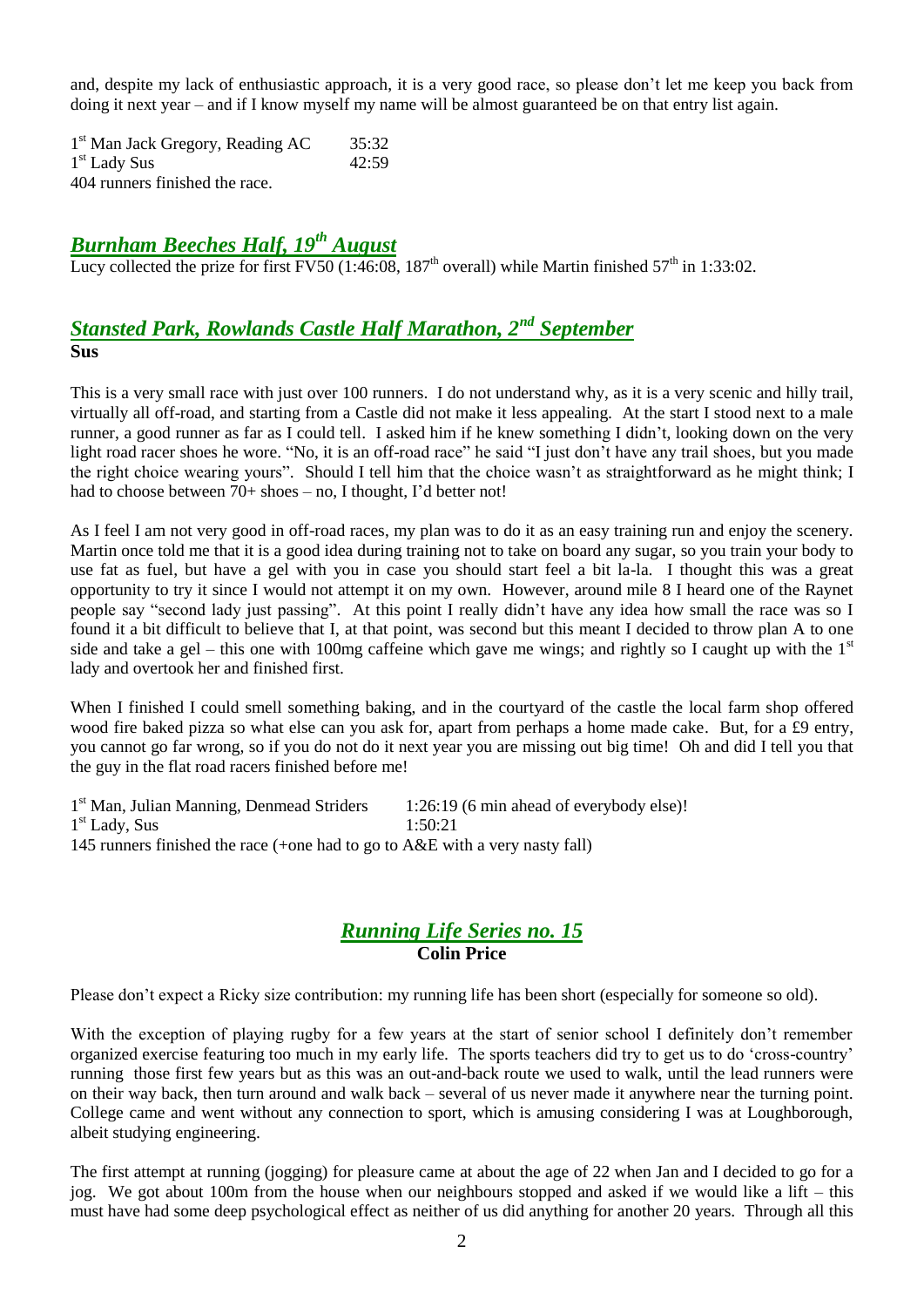time we always enjoyed walking but I had never managed to run. Running definitely appealed to me but I thought I was genetically incapable of it.

At the age of 42 we joined Pinnacle (which became Cannons and is now Nuffield Health) at the racecourse. I used various pieces of equipment - rowing machine, cycles, stepper - and tried to go about three times a week. One evening when it was quiet I tried the running machine and managed 176m before hopping onto the bars at the side - it was set to about 10km/h!

The next development came when my younger son was in Speenhamland and ran in the primary schools crosscountry followed shortly after by the Sport Relief mile in Southampton. He then tried both Newbury clubs and settled on Team Kennet. The track events didn't appeal, as being lapped in the 1500m didn't go down too well, but the Oxford Mail Cross Country kept him happy for a few years. At the age of 15 he started to lose interest and so I joined the club to see if I could encourage him a bit longer. At the age of 50 this was a huge step for me and my goal was a one-off Sport Relief mile.

Once a week through the summer I went to the Monday training sessions at Park House School doing sprints with the juniors then, when winter came, we moved to hill training at Wash Common. Just before Christmas 2006, I asked if I could run in the next cross-country event which was being held at Radley College. Not having run any distance up until this point I set off along the canal and managed about 4km before needing a break, and then managing to jog back. My expectations of the cross-country race were not great. I didn't mind coming last, I just didn't want to keep people waiting while I finished half an hour after everyone else. The result exceeded my every expectation; I was  $266<sup>th</sup>$  out of 272 runners, with a hard fought finish fending off the  $267<sup>th</sup>$  placed runner.

I have run in every one of the Oxford Mail races since then and have taken on the responsibility for organizing the cross-country events for the club. My preference is definitely for off-road running. For the first few years my training runs were along the canal towards Kintbury. About three years ago, when business was going through a bad patch and we had to take enforced holiday, I started running with a friend from Newbury Athletic Club who greatly increased my choice of training routes. The next big development came when I joined Compton Harriers. I knew Sue and Dick slightly from the Oxford Mail cross-country events, but it has been a very rewarding experience getting to know the rest of you. Particularly appealing is the post-run food and drink.

My most memorable race to date was my first half-marathon, the White Horse Half April 2008. I had done the Maidenhead 10 and this was my next step up. For some reason the half-marathon seemed a much bigger challenge than 10 miles. My target time was 2 hours. When I drew back the curtains on the day of the race I was greeted by the sight of 2" of snow on the ground. A quick check on the WHH web page showed the race was still on for anyone who could get there. The run was lovely with blue skies and cool crisp air. I was pleased enough with a time of 1:50:00. Since then I have done a fair number of races trying to do about two per month. I still stand on the start line wondering if I can actually complete the race, and my finish times seem totally unrelated to how I feel at the start of the race. I really enjoy running, the social side as well as the challenge, and hope I can continue for many years to come.

Things I have learnt:

- If life starts to lose its wonder and excitement, try working with 7 13 year olds.
- If someone in their 20s sprints past you at the end of a race, let them.
- Run-backs are an excellent way to organize long runs for people who run at different speeds.
- Many people run into their 70s (one 70 year old had the theory that you don't stop running because you get old, but rather you get old when you stop running).
- I am especially grateful to Stan, Nick and the other athletes at Team Kennet for their tolerance and encouragement during the early days.

I still haven't managed the Sport Relief Mile, one year……

#### *Next month: Mags Topham*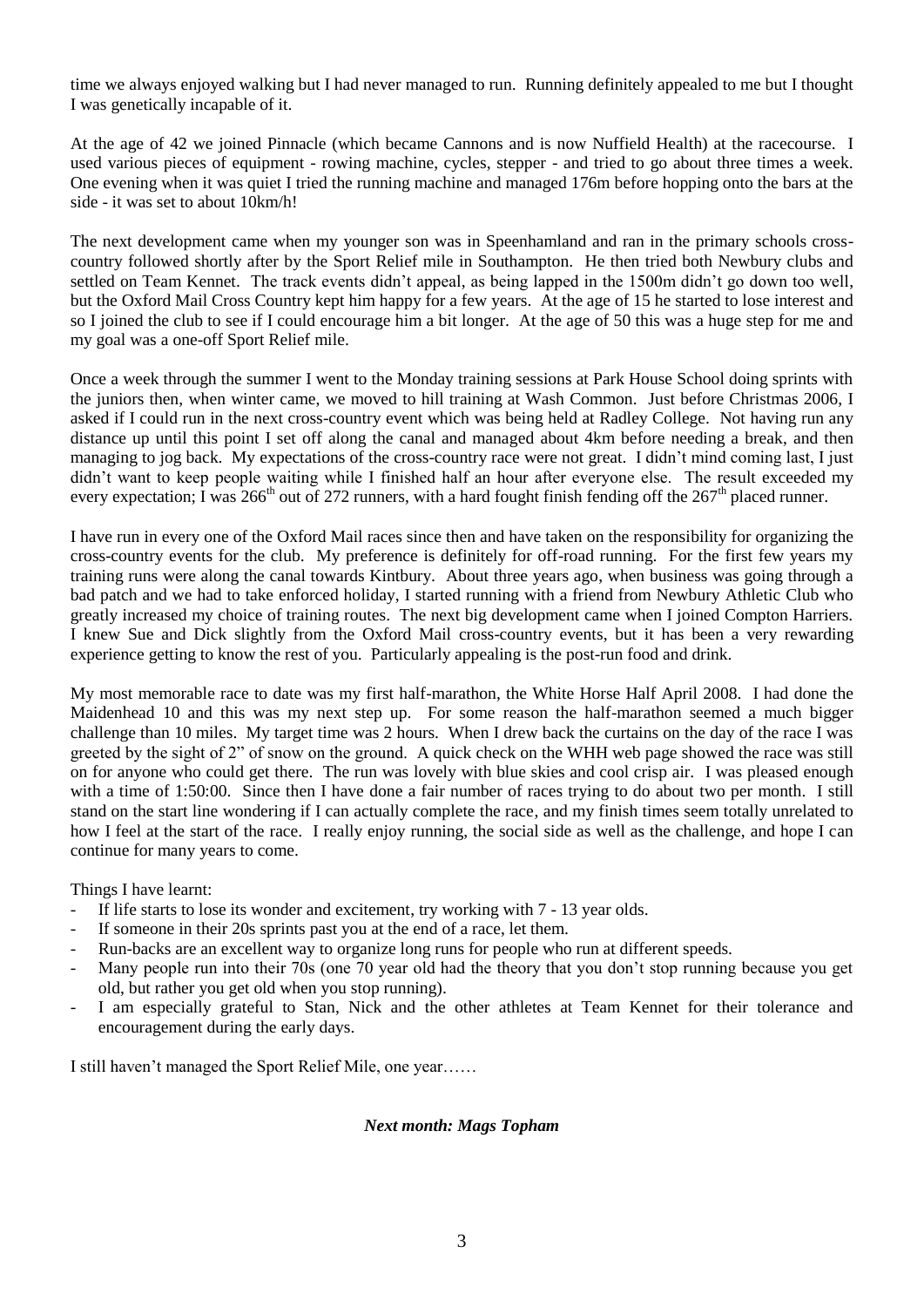# *Handicap Race*

#### **Sue**

On the day that Usain Bolt became 200m Olympic Champion and David Rudisha broke the 800m World Record, ten Harriers "O limpy ones" faced the starter for August's Handicap Race around the IAH relay route. Amongst them were defending champion Ricky, 'new boy' Jonathan, Mags returning to the fold after a period of absence, and Compton's own Mo F; but there was no obvious pre-race favourite. The race was very close at the front as Jonathan, an unknown entity over this distance, worked to reel in Richard D. Both recorded excellent times and crossed the finish line together. In the absence of photo finish apparatus, adjudicator Jan awarded the win to Richard. Ricky finished  $3^{rd}$  and recorded the evening's fastest time. Behind him, Colin recorded a PB, Sue just passed Pete O, Dick edged past Aaron, and Mo and Mags established good performances. Mo resisted the urge to kneel down and kiss the path, mainly because he would not have been able to get up again. The trophy was presented to Richard – his first ever win of the Handicap Race. We should have asked him to stand on the bus stop seat while we all sang the National Anthem. There will be no Handicap Race in September; the next one is scheduled for 4<sup>th</sup> October. It's getting exciting in the Handicap Championship! Debbie is holding her lead, but Colin, Dick and Mo are all in equal second place, just one point behind her.

| <b>Finish</b><br><b>Position</b> | <b>Position on</b><br>handicap | <b>Name</b> | <b>Finish time</b><br><b>Start time</b> |       | <b>Actual time</b> | Handicap<br><b>Beaten?</b> |  |
|----------------------------------|--------------------------------|-------------|-----------------------------------------|-------|--------------------|----------------------------|--|
|                                  |                                | Richard D   | 3:02                                    | 12:54 | 9:52               | $-1:06$                    |  |
| 2                                |                                | Jonathan    | 3:10                                    | 12:54 | 9:44               | New Runner                 |  |
| 3                                | 2                              | Ricky       | 3:40                                    | 13:08 | 9:28               | $-0:52$                    |  |
| $\overline{4}$                   |                                | Colin       | 2:49                                    | 13:33 | 10:44              | $-0:27$                    |  |
| 5                                | 5                              | <b>Sue</b>  | 4:16                                    | 13:50 | 9:34               | $-0:10$                    |  |
| 6                                | 6                              | Pete O      | 3:10                                    | 13:52 | 10:42              | $-0:08$                    |  |
| ⇁                                |                                | Dick        | 3:25                                    | 14:02 | 10:37              | $+0:02$                    |  |
| 8                                | 8                              | Aaron       | 2:28                                    | 14:05 | 11:37              | $+0:05$                    |  |
| 9                                | 4                              | Mo          | 0:25                                    | 15:46 | 15:21              | $-0:14$                    |  |
| 10                               |                                | Mags        | 1:35                                    | 16:20 | 14:45              | New Runner                 |  |

| Pos.         | <b>Name</b> | <b>Race points</b>       |                          |                          |                          |                          |                          |                          |                              |                          |                         |
|--------------|-------------|--------------------------|--------------------------|--------------------------|--------------------------|--------------------------|--------------------------|--------------------------|------------------------------|--------------------------|-------------------------|
|              |             | Race                     | Race                     | Race                     | Race                     | Race                     | Race                     | Race                     | Race                         | Race                     | <b>Total of</b>         |
|              |             | 1                        | $\overline{2}$           | 3                        | $\overline{\mathbf{4}}$  | 5                        | 6                        | 7                        | 8                            | 9                        | best 5                  |
| $\mathbf{1}$ | Debbie      | 9                        | 5                        | 10                       | $\overline{7}$           | 8                        | $\overline{\phantom{a}}$ | $\overline{\phantom{a}}$ | $\qquad \qquad \blacksquare$ | $\overline{\phantom{a}}$ | 39                      |
| $2=$         | Colin       | 8                        | $\overline{7}$           | $\overline{7}$           | (5)                      | $\overline{7}$           | 9                        | $\overline{\phantom{0}}$ | $\overline{\phantom{a}}$     | $\overline{\phantom{a}}$ | 38                      |
| $2=$         | Dick        | 10                       | $\overline{a}$           | 6                        | 8                        | 9                        | 5                        | $\blacksquare$           | $\overline{\phantom{a}}$     | $\overline{\phantom{a}}$ | 38                      |
| $2=$         | Mo          | 12                       | 12                       | $\overline{a}$           | 3                        | $\overline{3}$           | $\overline{8}$           | $\overline{\phantom{a}}$ | $\overline{\phantom{a}}$     | $\blacksquare$           | 38                      |
| 5            | Ricky       | $\mathbf{1}$             | $\overline{a}$           | $\overline{\phantom{0}}$ | 12                       | 12                       | 10                       | $\overline{a}$           | $\overline{a}$               | $\overline{a}$           | 35                      |
| 6            | Sue         | $\overline{7}$           | 6                        | 8                        | (4)                      | 5                        | 7                        | $\blacksquare$           | $\qquad \qquad \blacksquare$ | $\blacksquare$           | 33                      |
| 7            | Richard     | $\overline{\phantom{a}}$ | 3                        | 9                        | $\overline{\phantom{a}}$ | 6                        | 12                       | $\overline{\phantom{a}}$ | $\overline{\phantom{a}}$     | $\overline{\phantom{a}}$ | 30                      |
| 8            | Philomena   | $\overline{\phantom{a}}$ | $\overline{4}$           | 12                       | $\overline{\phantom{a}}$ | 4                        | $\overline{\phantom{a}}$ | $\blacksquare$           | $\overline{\phantom{a}}$     | $\overline{\phantom{a}}$ | 20                      |
| 9            | Pete O      | 6                        | $\overline{\phantom{a}}$ | $\overline{\phantom{0}}$ | 6                        | $\blacksquare$           | 6                        | ۰                        | $\overline{\phantom{a}}$     | $\overline{\phantom{a}}$ | 18                      |
| 10           | Martin      | 5                        | 8                        | $\overline{\phantom{0}}$ | $\overline{\phantom{0}}$ | $\overline{\phantom{a}}$ | $\qquad \qquad -$        | $\overline{\phantom{a}}$ | $\overline{\phantom{0}}$     | $\overline{\phantom{a}}$ | 13                      |
| 11           | Gillian     | 3                        | $\overline{\phantom{0}}$ | $\blacksquare$           | 9                        | $\blacksquare$           | $\blacksquare$           | $\blacksquare$           | $\overline{\phantom{a}}$     | $\equiv$                 | 12                      |
| $12=$        | Jeremy      | $\mathbf{1}$             | 10                       | $\overline{\phantom{a}}$ | $\overline{\phantom{0}}$ | $\overline{\phantom{a}}$ | $\overline{\phantom{a}}$ | $\blacksquare$           | $\overline{a}$               | $\overline{a}$           | 11                      |
| $12=$        | Fernando    | $\blacksquare$           | $\overline{\phantom{0}}$ | $\mathbf{1}$             | 10                       | $\blacksquare$           | $\overline{\phantom{a}}$ | $\blacksquare$           | $\overline{\phantom{0}}$     | $\overline{\phantom{a}}$ | 11                      |
| $12=$        | Tapani      | $\overline{\phantom{a}}$ | $\blacksquare$           | $\overline{\phantom{0}}$ | $\mathbf{1}$             | 10                       | $\overline{\phantom{a}}$ | $\overline{\phantom{a}}$ | $\overline{\phantom{a}}$     | $\overline{\phantom{a}}$ | 11                      |
| 15           | Pete H      | $\overline{\phantom{a}}$ | 9                        | -                        | $\overline{\phantom{0}}$ | $\blacksquare$           | $\overline{\phantom{a}}$ | $\overline{\phantom{a}}$ | $\overline{\phantom{a}}$     | $\overline{\phantom{a}}$ | $\boldsymbol{9}$        |
| 16           | Aaron       | $\overline{\phantom{a}}$ | $\overline{\phantom{a}}$ | -                        | $\overline{\phantom{0}}$ | $\overline{2}$           | $\overline{4}$           | $\overline{a}$           | $\blacksquare$               | $\overline{\phantom{a}}$ | 6                       |
| 17           | Lucy        | $\overline{4}$           | $\overline{\phantom{a}}$ | $\overline{\phantom{0}}$ | $\overline{\phantom{0}}$ | $\overline{\phantom{a}}$ | $\overline{\phantom{a}}$ | $\overline{\phantom{a}}$ | $\overline{\phantom{a}}$     | $\overline{\phantom{a}}$ | $\overline{\mathbf{4}}$ |
| $18=$        | Neil        | $\overline{\phantom{a}}$ | $\qquad \qquad -$        | $\overline{\phantom{a}}$ | $\mathbf{1}$             | $\overline{\phantom{a}}$ | $\overline{\phantom{a}}$ | $\blacksquare$           | $\overline{\phantom{a}}$     | $\overline{\phantom{a}}$ | $\mathbf{1}$            |
| $18=$        | Alex        | $\overline{\phantom{a}}$ | $\qquad \qquad -$        | $\overline{\phantom{0}}$ | $\mathbf{1}$             | $\overline{\phantom{a}}$ | $\overline{\phantom{0}}$ | $\blacksquare$           | $\overline{a}$               | $\overline{a}$           | $\mathbf{1}$            |
| $18=$        | Dina        | $\overline{\phantom{a}}$ | $\overline{\phantom{a}}$ | -                        | $\overline{\phantom{0}}$ | $\mathbf{1}$             | $\overline{\phantom{a}}$ | ۰                        | $\overline{\phantom{a}}$     | $\overline{\phantom{a}}$ | $\mathbf{1}$            |
| $18=$        | Dave        | $\overline{\phantom{a}}$ | $\overline{\phantom{a}}$ | $\overline{\phantom{0}}$ | $\overline{\phantom{a}}$ | $\mathbf{1}$             | $\overline{\phantom{a}}$ | $\overline{\phantom{a}}$ | $\overline{\phantom{a}}$     | $\overline{\phantom{a}}$ | $\mathbf{1}$            |
| $18=$        | Mags        | $\overline{\phantom{a}}$ | $\overline{\phantom{a}}$ | $\overline{\phantom{a}}$ | $\overline{\phantom{a}}$ | $\overline{\phantom{0}}$ | $\mathbf{1}$             | $\overline{\phantom{a}}$ | $\overline{\phantom{a}}$     | $\overline{\phantom{a}}$ | $\mathbf{1}$            |
| $18=$        | Jonathan    | $\blacksquare$           | $\overline{\phantom{a}}$ | $\overline{\phantom{a}}$ | $\overline{\phantom{a}}$ | $\overline{\phantom{a}}$ | $\mathbf{1}$             | ۰                        | $\overline{\phantom{a}}$     | $\overline{\phantom{0}}$ | $\mathbf{1}$            |